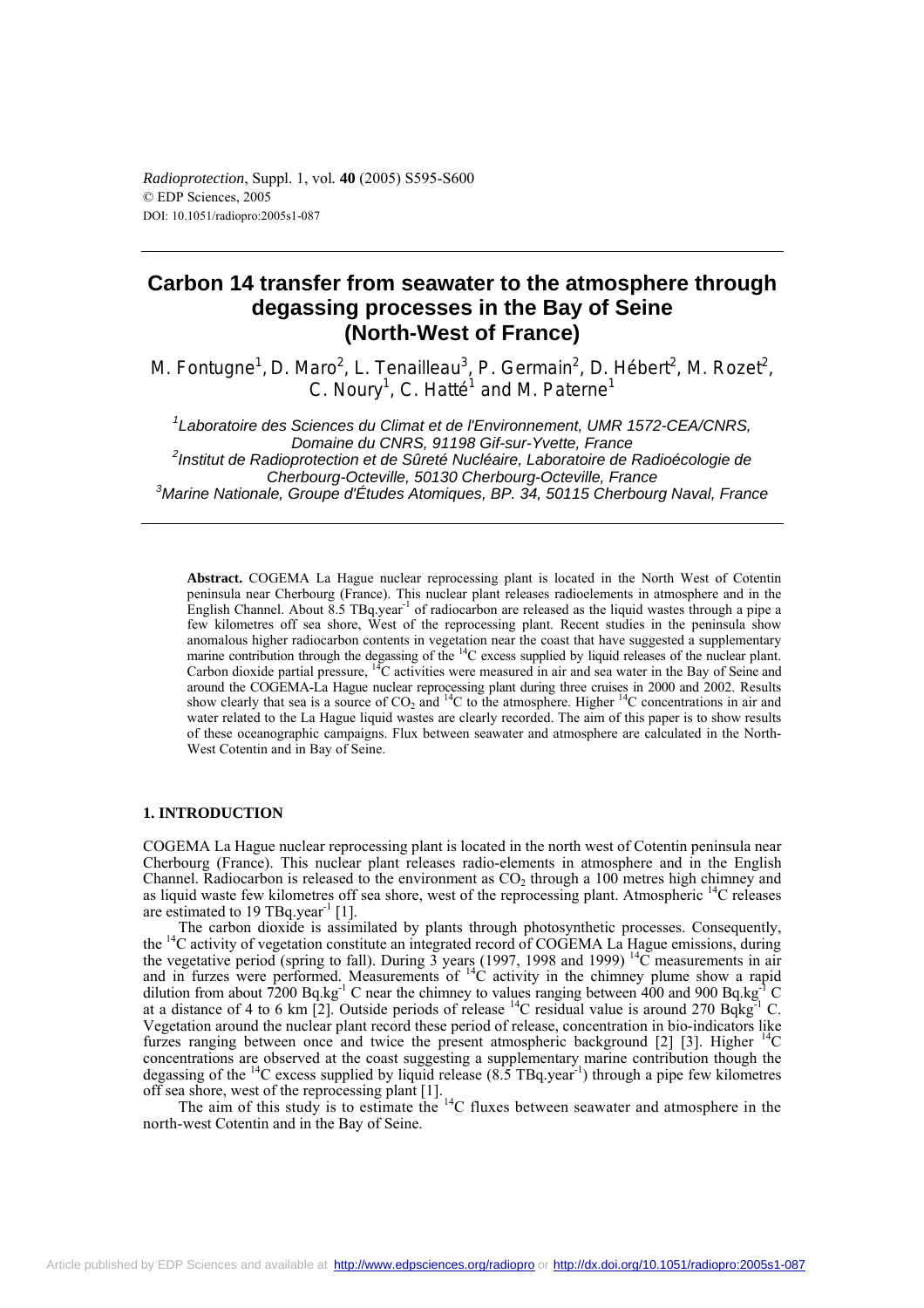### **2. EQUIPMENT AND METHOD**

### **2.1 Strategy**

In order to estimate  ${}^{14}CO_2$  fluxes across the sea surface water and the atmosphere interface the partial pressure of carbon dioxide  $(pCO<sub>2</sub>)$  were calculated using measurement of total alkalinity and pH of water. According to Henry's law the difference between  $pCO<sub>2</sub>$  in air and water indicates if seawater is a source of  $CO<sub>2</sub>$  to the atmosphere. Carbon dioxide fluxes were calculated following equation (1).

$$
\Phi(CO_2) \text{ (mole.m}^2 \text{.} \text{s}^{-1}) = \text{K. S. } \Delta p \text{CO}_2 \tag{1}
$$

K (m.s<sup>-1</sup>) is the  $CO_2$  transfer coefficient between seawater and atmosphere, S is solubility of  $CO_2$ (mole.m<sup>-3</sup>.atm<sup>-1</sup>) and  $\Delta pCO_2$  (atm) is the difference between partial pressure in water and air. pCO<sub>2</sub> in air was considered as constant mean value of 367 µatm [4] [5] [6] [7]. K is a parameter depending on wind speed and has been calculated by using studies of Liss and Merlivat [8], Tans *et al.,* [9] and Wanninkhof and McGillis [10]. As these K values are slightly different in these three studies we present the three  $CO<sub>2</sub>$  flux estimates.

The exchange of  $CO<sub>2</sub>$  between the atmosphere and the surface ocean is an equilibrium process, and the nett  $CO_2$  flux is the difference between gas going from water to air and gas going from air to water. Both these fluxes carry <sup>14</sup>C at concentrations appropriate to the medium from where they originate, and the nett  ${}^{14}C$  flux is, once again, the difference. The expression for the nett  ${}^{14}C$  flux from surface ocean to the atmosphere should be of the form (equation 2).

$$
\Phi({}^{14}C) = [{}^{14}C]_0 \Phi_{OA}(CO_2) - [{}^{14}C]_A \Phi_{AO}(CO_2)
$$
 (2)

Regarding constant factor due to appropriate units use,  $^{14}C$  fluxes were calculated following equation (3).

$$
\Phi({}^{14}C) \, (\text{Bq} \cdot \text{km}^{-2} \cdot \text{d}^{-1}) = 10^9 \, ([{}^{14}C]_0 \, .\Phi_{OA} - [{}^{14}C]_A \, \Phi_{AO}) \tag{3}
$$

where  $\lceil {^{14}C} \rceil_0$  and  $\lceil {^{14}C} \rceil_A$  are the  $\lceil {^{14}C} \rceil$  concentrations (Bq.Kg<sup>-1</sup>C) in the surface ocean and air, respectively, and  $\Phi_{\text{OA}}$  and  $\Phi_{\text{AO}}$  are the CO<sub>2</sub> fluxes (mole.m<sup>-2</sup>.s<sup>-1</sup>) from ocean to air, and air to ocean, respectively.

This method usable if the samples are collected out of the influence of the chimney plume which is easily detectable by the krypton 85 ( $^{85}$ Kr) content. During  $^{14}$ C sampling  $^{85}$ Kr was measured continuously at a frequency of 1 measurement.s<sup>-1</sup> [11]. Consequently the detection of  $85$ Kr emitted from the chimney of the reprocessing plant allows air to be sampled for 14C measurements free of direct contamination coming from the plume of the chimney.

### **2.2 Techniques**

Sea water and air samples were collected simultaneously during two cruises (TRANSAT 1 cruise, February 24-28<sup>th</sup>, 2002 and TRANSAT 2 cruises, August  $27-31$ <sup>st</sup>, 2002) around north Cotentin peninsula and Bay of Seine (figure 1).



**Figure 1.** Location of sampling stations during TRANSAT 1 and TRANSAT 2.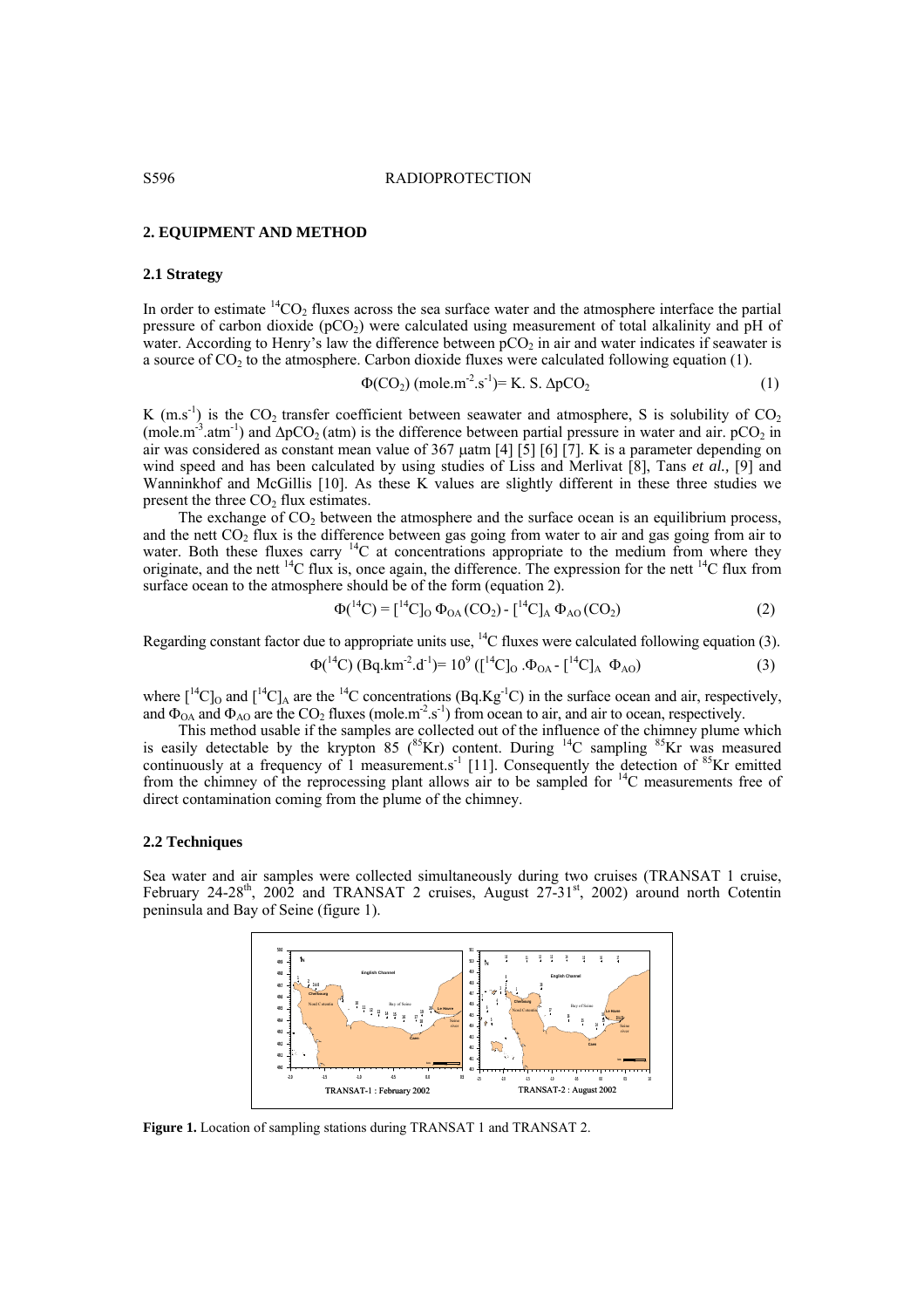### ECORAD 2004 S597

Temperature and salinity of seawater were measured using a SBE 19-03 Seabird equipment and wind direction and speed were recorded. Only for TRANSAT cruises,  $CO<sub>2</sub>$  partial pressure in surface sea water were calculated using pH and total alkalinity measurements following "Standard Operating Procedures SOP3 and SOP6" of the US Department of Energy [12].<br><sup>14</sup>C activity in air samples were determined using the procedure defined by Maro *et al.*, [13].

Water samples were collected in glass bottle and poisoned with mercury chloride. In the laboratory, total  $CO_2$  ( $\Sigma CO_2$ ) was extracted from seawater following the procedure described by Bard *et al.,* [14] and Leboucher *et al.,* [15].

The radiocarbon activity was measured at Laboratoire de Sciences du Climat et de l'Environnement using the Gif Accelerator Mass Spectrometry (AMS) facilities. Results are expressed in Bq.kg<sup>-1</sup> C (100 pMC is equivalent to 226 Bq.kg<sup>-1</sup> C). The relative precision varies between 0.5 and 2%.

#### **3. RESULTS AND DISCUSSION**

Results are presented in table 1.

 $\overline{\mathbf{S}^T \mathbf{S}^T}$ 

**Table 1.** Distance from the pipe outlet, wind speed at 10m high, surface seawater temperature (SST), salinity and CO2 partial pressure in sea surface seawater, 14C activity in seawater and air, during TRANSAT cruises.

| Station          |                  |                  |                       |                    |             |               |             |
|------------------|------------------|------------------|-----------------------|--------------------|-------------|---------------|-------------|
| <b>TRANSAT1</b>  | <b>Distance</b>  | Wind speed       | <b>SST</b>            | <b>Salinity</b>    | pCO2        | $[14C]$ water | $[14C]$ air |
|                  | (km)             | (m/s)            | $({}^{\circ}{\rm C})$ | (pm)               | $(\mu atm)$ | (Bq/kg C)     | (Bq/kg C)   |
|                  | 15               | 12               | 9.7                   | 33.91              | 373.4       | 587.8         | 238.8       |
| $\overline{c}$   | 22               | 11               | 9.8                   | 33.86              | 378.6       |               |             |
| 3                | 29               | 12               | 9.5                   | 33.49              | 377.1       | 410.2         | 239.4       |
| $\overline{4}$   | 30               | 11               | 9.5                   | 33.61              | 386.3       |               |             |
| $\overline{5}$   | 30               | 10               | 9.6                   | 33.55              | 384.1       |               |             |
| $\overline{6}$   | 30               | 10               | 9.6                   | 33.42              | 386         |               |             |
| 8                | 30               | 10               | 9.6                   | 33.63              | 373.5       |               |             |
| 9                | 58               | 8                | 8.7                   | 33.01              | 387.5       | 378.4         | 237.1       |
| 10               | 74               | $\overline{12}$  | 9.2                   | 33.43              | 378.5       | 379.5         | 239.3       |
| 11               | 82               | 9                | 8.8                   | 33.05              | 402.8       |               |             |
| 12               | 91               | $\overline{9}$   | 8.7                   | 32.88              | 400.7       | 353.3         | 236.4       |
| 13               | 99               | $\overline{9}$   | 8.6                   | 32.41              | 416.8       |               |             |
| 14               | 107              | 10               | 8.5                   | 32.35              | 415.3       | 331.0         | 236.2       |
| 15               | 115              | $\overline{10}$  | 8.5                   | 32.31              | 419.9       |               |             |
| 16               | 125              | 10               | 8.5                   | 32.17              | 430.3       | 324.8         | 241.3       |
| 17               | 138              | 10               | 8.5                   | 32.37              | 421         |               |             |
| 18               | 144              | 10               | 8.4                   | 31.26              | 441.2       |               | 242.7       |
| 19               | 143              | $\overline{10}$  | 8.4                   | 31.65              | 448.6       |               |             |
| 20               | $\overline{151}$ | 10               | 8.1                   | 25.63              | 613.6       | 286.3         | 236.2       |
| <b>Station</b>   |                  |                  |                       |                    |             |               |             |
| <b>TRANSAT 2</b> | <b>Distance</b>  | Wind speed       | <b>SST</b>            | <b>Salinity</b>    | pCO2        | [14C] water   | $[14C]$ air |
|                  | (km)             | (m/s)            | $({}^{\circ}C)$       | (pm)               | $(\mu atm)$ | (Bq/kg C)     | (Bq/kg C)   |
| 1                | 22.40            | 7.3              | 17.9                  | 34.78              | 465.7       | 342.5         | 226.4       |
| $\overline{5}$   | 33.7             | 6.2              | 18.0                  | 35.10              | 422.7       | 270.7         | 222.2       |
| 7                | 34.4             | 3.4              | 16.7                  | 35.10              | 424.0       |               |             |
| $\overline{9}$   | 3.6              | 3.4              | 17.8                  | 34.89              | 462.9       | 706.7         | 346.4       |
| 10               | 37.7             | 4.1              | 17.1                  | 35.06              | 438.0       | 281.6         | 240.9       |
| 13               | 83.4             | 3.4              | 17.7                  | 34.90              | 442.5       |               |             |
| 17               | 175.4            | $\overline{1.8}$ | 18.6                  | 34.56              | 452.0       | 343.6         | 262.6       |
| 18               | 151.3            | 3.1              | 19.6                  | 29.01              | 759.0       | 258.3         | 243.5       |
| 19               | 152.7            | $\overline{3.9}$ | 19.5                  | 22.40              | 1407.6      |               |             |
| 34               | 144.4            | 5.5              | 19.4                  | $\overline{31.66}$ | 464.3       |               |             |
| $\overline{36}$  | 101.7            | 4.8              | 19.6                  | 33.30              | 402.0       |               |             |
| $\overline{37}$  | 74.0             | 4.6              | 18.7                  | $\overline{34.35}$ | 441.0       | 351.5         | 262.2       |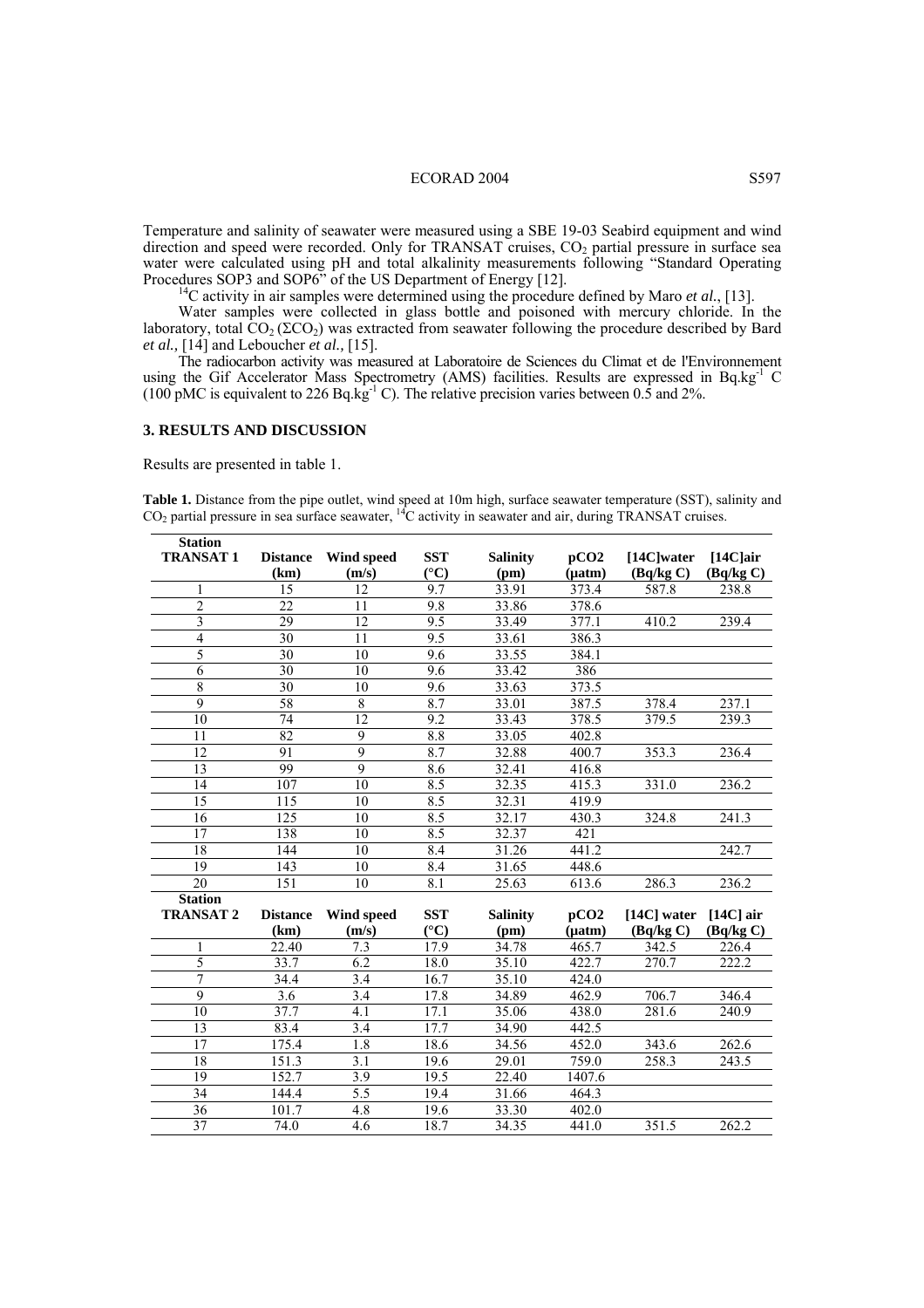### S598 RADIOPROTECTION

# **3.1 pCO2 and 14C activities**

pCO<sub>2</sub> values vary from 373 to 614 µatm for the TRANSAT 1 cruise data, and between 402 and 1408 µatm for TRANSAT 2 cruise data.  $pCO<sub>2</sub>$  measurements in water show similar high values compared to air during the winter and summer cruises and increase toward Seine River estuary. This indicates  $CO<sub>2</sub>$ flux to the atmosphere since mean atmospheric  $pCO<sub>2</sub>$  value is 367 µatm. This results are easily predictable because coastal and shelf and estuarine areas exhibit high biological activity due to the nutrient input near the river mouths and organic matter recycling in the water column [16]. This heterotrophic activity resulting in high degradation rates at the sediment surface and in the water column produces high dissolved  $CO<sub>2</sub>$  concentrations [17].

During TRANSAT cruises,  $^{14}$ C activities in surface water vary between 258.3 to 706.7 Bq.kg<sup>-1</sup> C. The highest value corresponds to a station within the plume of the liquid waste near the pipe outlet. All these values are higher than the reference value, 239 Bq.kg<sup>-1</sup> C (year 2002). During TRANSAT 1 winter cruise atmospheric values are near the reference value mainly due to the stormy meteorological conditions that induce a greater mixing of the atmosphere. During the TRANSAT 2 summer cruise, <sup>14</sup>C activities in air present a positive correlation with <sup>14</sup>C in surface water, confirming previous results [3][13] and the transfer from the sea.

# **3.2 Carbon dioxide and 14C fluxes**

### *3.2.1 TRANSAT 1*

 $CO<sub>2</sub>$  fluxes to the atmosphere are calculated from equation 1 using K transfer coefficient given in literature [8] [9] [10]. Carbon fluxes range between few to 911 kg C.  $km<sup>2</sup> \cdot d<sup>-1</sup>$  (figure 2a). For the high pCO2 value in seawater, the difference between estimates is high nevertheless the relative differences are constants for high and low water  $pCO<sub>2</sub>$  values.

As <sup>14</sup>C fluxes given by equation 3 are proportional to the carbon dioxide fluxes we observe similar difference between estimates (figure 2b). During TRANSAT 1, the highest  $^{14}C$  flux is encountered near Cherbourg City and the lowest between Cherbourg city and the Seine river estuary. Maximum flux are  $6.4 \times 10^5$  Bq.km<sup>-2</sup>.d<sup>-1</sup> for TRANSAT 1.



**Figure 2.** Variations  $CO_2$  fluxes (a) and <sup>14</sup>C fluxes (b) in surface seawater versus distance from pipe outlet during TRANSAT 1.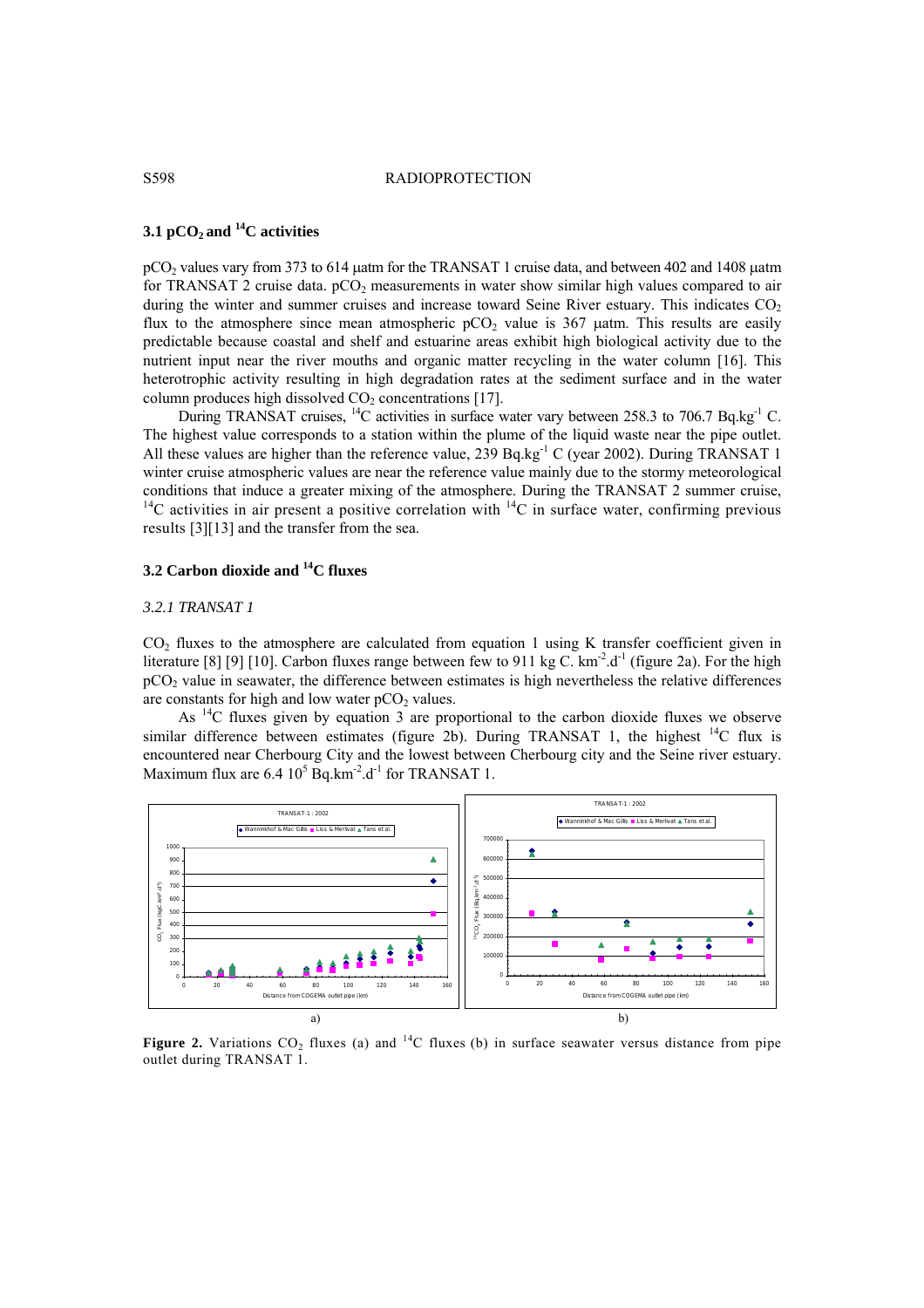### ECORAD 2004 S599

# *3.2.2 TRANSAT 2*

Carbon fluxes range between few to 493 kg C,  $km^{-2}$ , d<sup>-1</sup> (figure 3a).



**Figure 3.** Variations  $CO_2$  fluxes (a) and <sup>14</sup>C fluxes (b) in surface seawater versus distance from pipe outlet during TRANSAT 2.

Although water pCO<sub>2</sub> are higher during this cruise the carbon dioxide fluxes are smaller due to the weak wind speed. During this cruise maximum <sup>14</sup>C fluxes values were encountered near Cherbourg city and minimum values near Seine river estuary (figure 3b). Maximum flux are  $1.7 10^5$  Bq.km<sup>-2</sup>.d<sup>-1</sup> for TRANSAT 2.

### *3.2.3 Annual flux estimate for the Bay of Seine*

Following estimates derived from Tans *et al.* model, the mean flux in the Bay of Seine due to COGEMA La Hague liquid wastes would reach 2.3  $10^5$  and 3.9  $10^4$  Bq.km<sup>-2</sup>.d<sup>-1</sup> for TRANSAT 1 and 2 respectively. A rough annual estimation would give 216GBq for the 4400 km<sup>-2</sup> of the Bay of Seine, representing less than 3% of the liquid release from COGEMA La Hague nuclear reprocessing plant.

# **4. CONCLUSION**

Simultaneous measurements of  $CO<sub>2</sub>$  partial pressure and  $^{14}$ C activity in air and sea water indicate that the English Channel and Bay of Seine are a source a carbon dioxide to the atmosphere in good agreement with previous studies.  ${}^{14}C$  activities decrease from the west to the east according to the dilution of the waste plume of the plant. Estimations of  $CO_2$  and <sup>14</sup>C flux show that a minor part of the <sup>14</sup>C liquid release by industrial activity is recycled to the atmosphere. These estimates are not very accurate due to the variation of  $CO_2$  transfer coefficients propose by different models. However, the  $^{14}C$  releases in Bay of Seine could provide a good opportunity to perform new experiments in order to get better estimates of CO<sub>2</sub> transfer coefficients between water and atmosphere.

# **Acknowledgements**

The authors thank Messrs Le Bar and Schgier, Mrs Fitamant and her team at COGEMA for helping us during these campaigns. We also thank Messrs Le Bourhis and Henri, captains of the CNRS oceanographic vessel "Côtes de La Manche" and their crews.